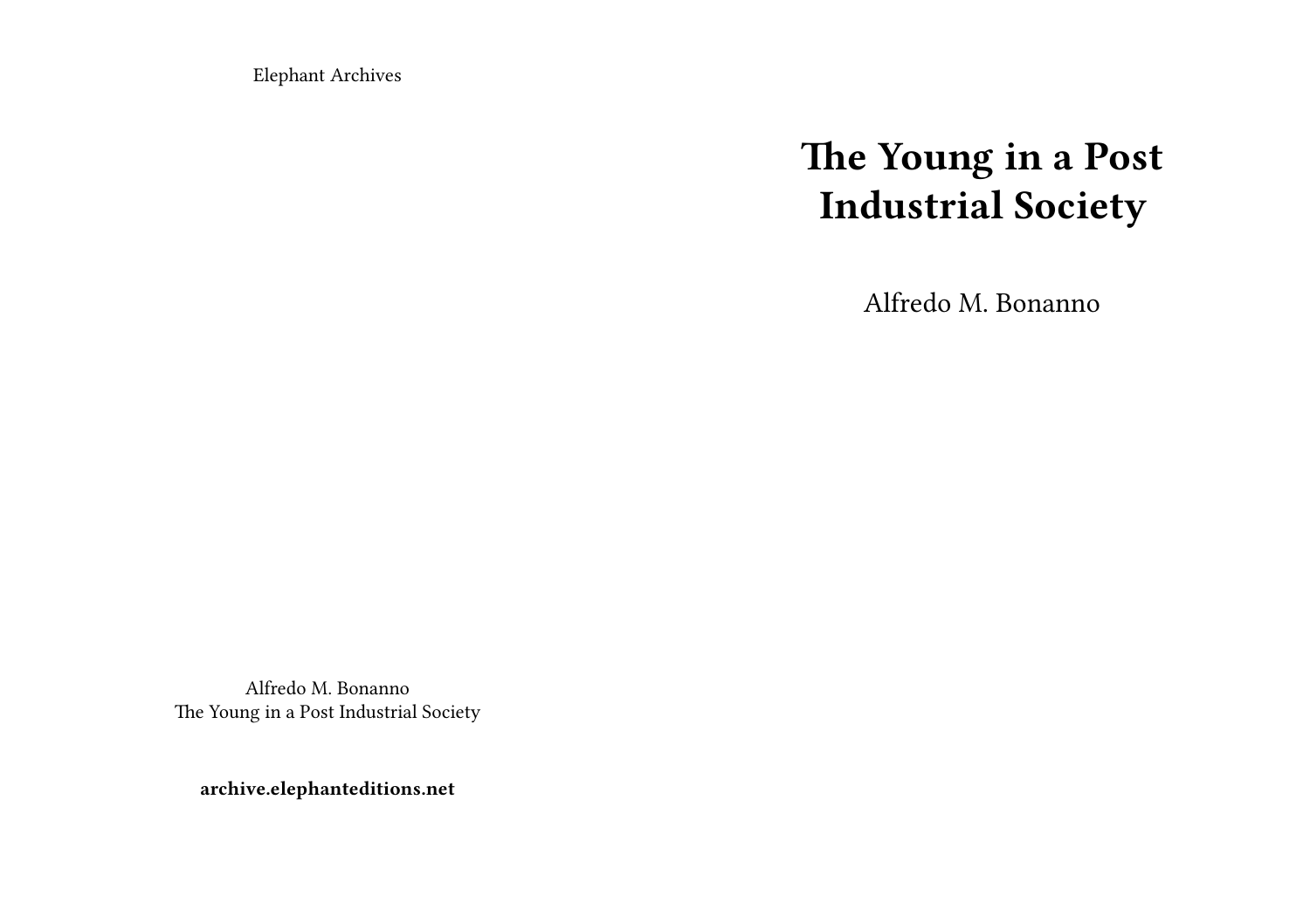Original title *I giovani in una società post-industriale* Anarchismo 61, 1988, pp. 1-11; Opuscoli provvisori n. 19 https://www.edizionianarchismo.net/library/ alfredo-m-bonanno-i-giovani-in-una-societa-post-industriale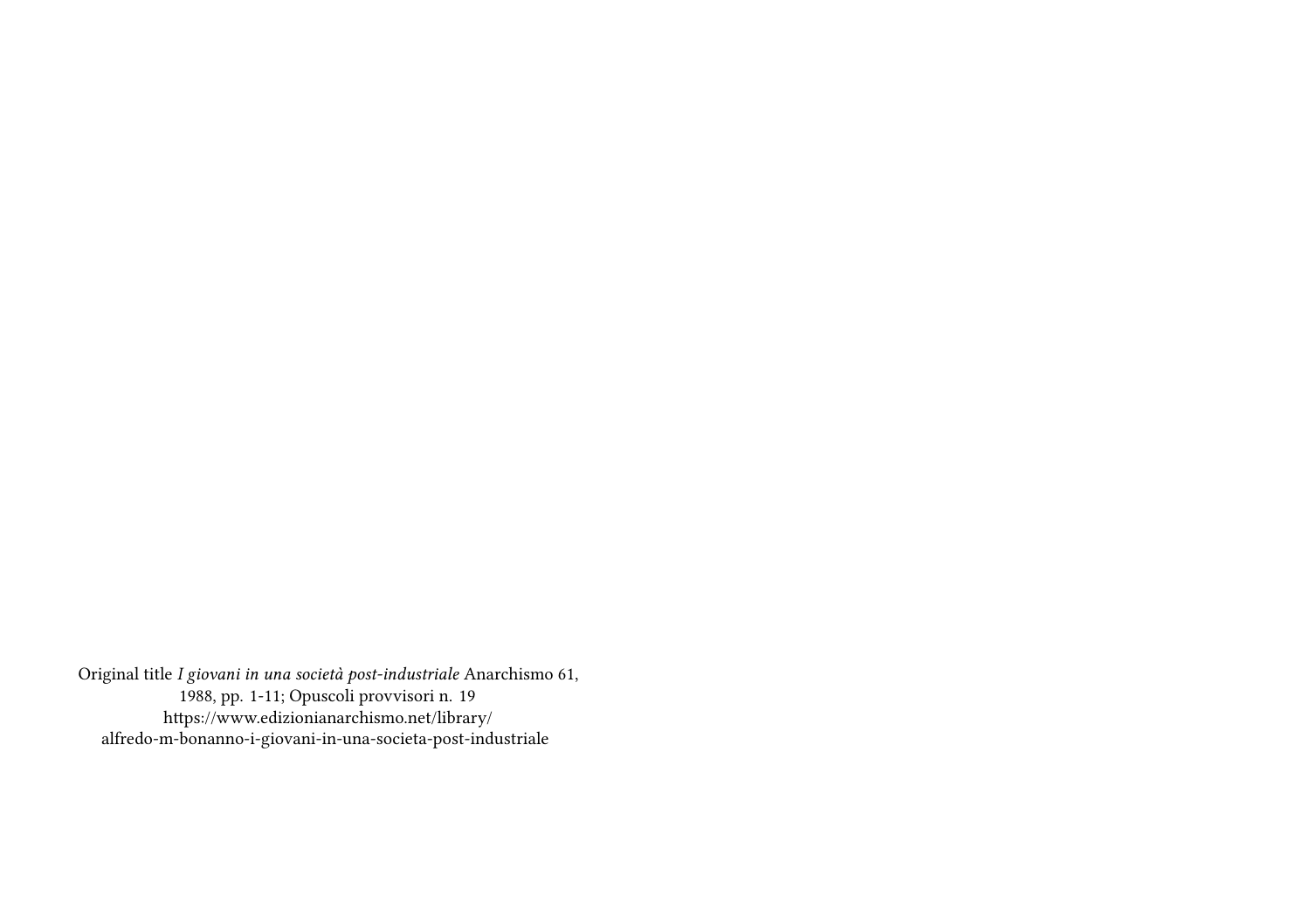awareness. In other words, to transform spontaneous riots into conscious insurrections.

Will such a thing be possible? We believe so and for this to happen we indicate as indispensable: the courage to face new situations that we are not used to, the ability to understand motivations beyond one's own past experiences, clarity of propositions against all mystification, the isolation of those who just chatter, and the preparation of minority actions.

All this, with all due respect to the embalmers of corpses, we are willing to do, in fact are doing.

# **Contents**

| 8                                                                              |
|--------------------------------------------------------------------------------|
| Loss of meaning of the old repartitions<br>10                                  |
| 10                                                                             |
| 11                                                                             |
| 12                                                                             |
| Far from objective security<br>14                                              |
| 15                                                                             |
| Precariousness as a choice of life<br>16                                       |
| 18                                                                             |
| The weak part $\dots \dots \dots \dots \dots \dots \dots \dots \dots$<br>19    |
| The new ghetto $\ldots \ldots \ldots \ldots \ldots \ldots \ldots \ldots$<br>20 |
| The function of affectivity<br>21                                              |
| 22                                                                             |
| And being devoid of identity, he goes into the fray<br>22                      |
| 23                                                                             |
| 24                                                                             |
| 25                                                                             |
| Going beyond the old class struggle projects $\ldots \ldots \ldots$<br>26      |
| Revolutionary presence<br>29                                                   |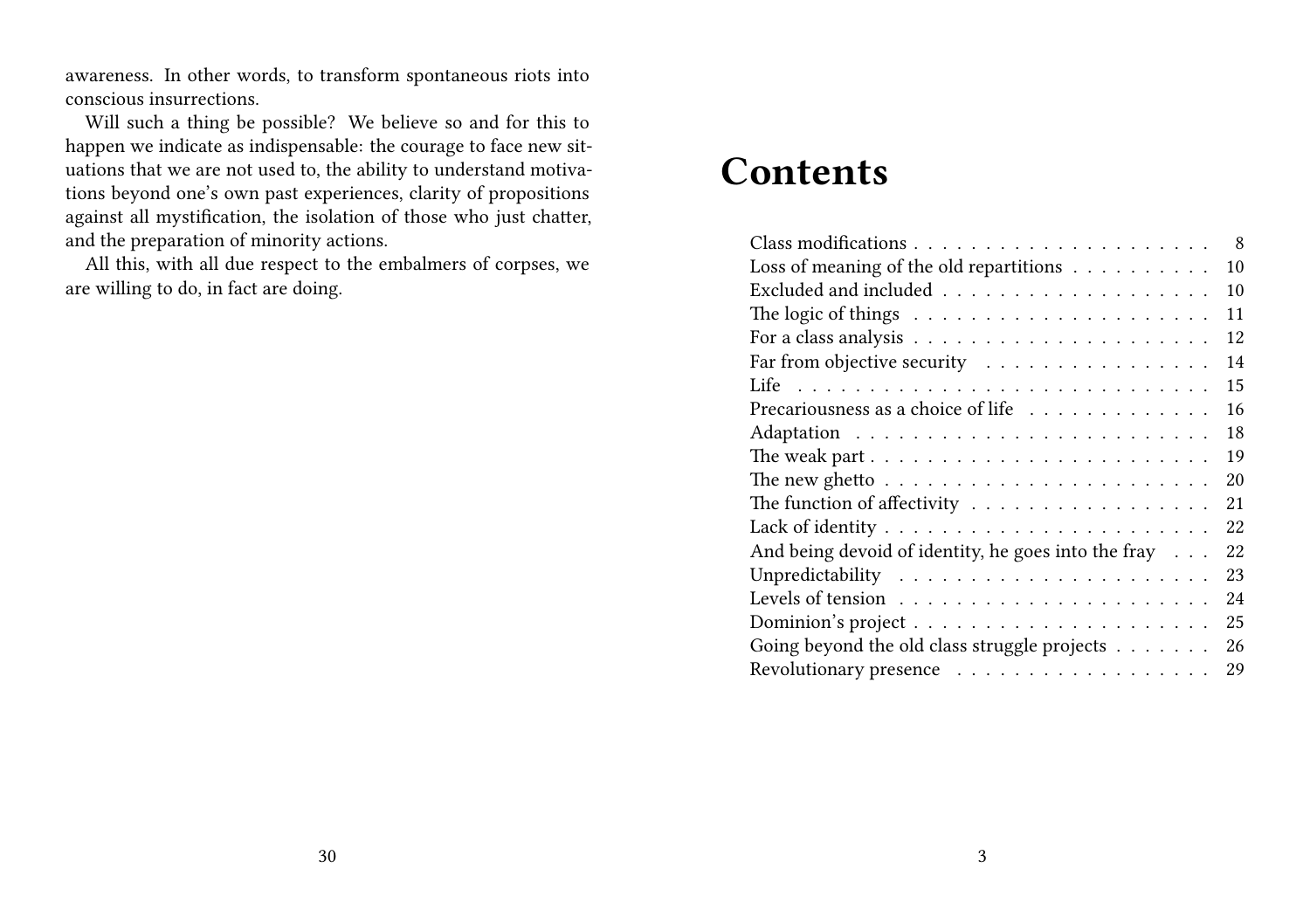The conditions surrounding what remains of the human being are far more bewildering for the young, those still looking towards the future not having on their back the abyss waiting to open and swallow up an old man.

I am well aware that the following considerations might move some to laughter, and I'd like to see young readers do such. What to do with an old man's words? What can they mean to those looking wide-eyed at the wonders that await them far from cataloguing a life that has seen everything?

After all, youthful hopes and strength are precisely there, almost made to be deliberately squandered when confronted with others' advice and experience.

That is the way of the world, and as I am now playing the role of talking gibberish, I might as well go the whole hog.

The text I am proposing here is an attempt to clarify the conditions I mentioned earlier, post-industrial society and its foolish servants on the one hand, young people with their still unexpressed potential on the other.

Yet it is not a given that everything will go as it is threatening to do. There is still an area of shadow, a chaotic amalgam that could always bring forth the unexpected. This unexpected thing should always be about to spring forth, especially in the heart of a young person not atrophied before their time. I illude myself that they are not, I dream that their pulsations are strong and sure, able to accelerate in the face of humiliation and abuse and the rules that society imposes on us, with which it seeks to shape and coerce our lives.

After all, the world's future lies within every young person. A single grain of sand in the repressive machinery and everything could jam, we are not fleas jumping at the tamer's commands, even less should we be so concerning the future, our future and the way we decide to live it.

assisted by a myriad of terminal connections (cables, wires, underground pipes, pipes, telephone lines, antennas, pylons, poles, sorting centres, research centres, etc.), without which those complexes become unusable.

For these reasons, with all due respect to the deaf who insist on not hearing, we argue that the traditional aggregative structures (parties and trade unions of any kind) and specific structures (groups and federations of synthesis) belong to the past and are no longer adequate to the occurrences and ongoing modifications of reality.

#### **Revolutionary presence**

Although the moment is one of reflux and the interests of capital and the State at a generalised disengagement are going to coincide with a lack of interest of young people who are rejecting previous ideological adventures, I believe it is possible to rebuild a revolutionary presence.

I am basing this hypothesis on two arguments. First, the far from optimal situation in which great masses of young people now find themselves and will do more and more. Contradictority and lack of identity will end up leading to (and in fact are already leading to) explosions of violence that are not easy to understand and even less easy to manage. Secondly, it is possible to address the mistakes of the past critically without turning them into a funereal lament for a lost revolution.

It is necessary to be present in a way that is appropriate to the new situation, i.e., with instruments that can become an element of and not an obstacle to these outbursts of violence, channeling them from discontinuity and confusion into continuity and class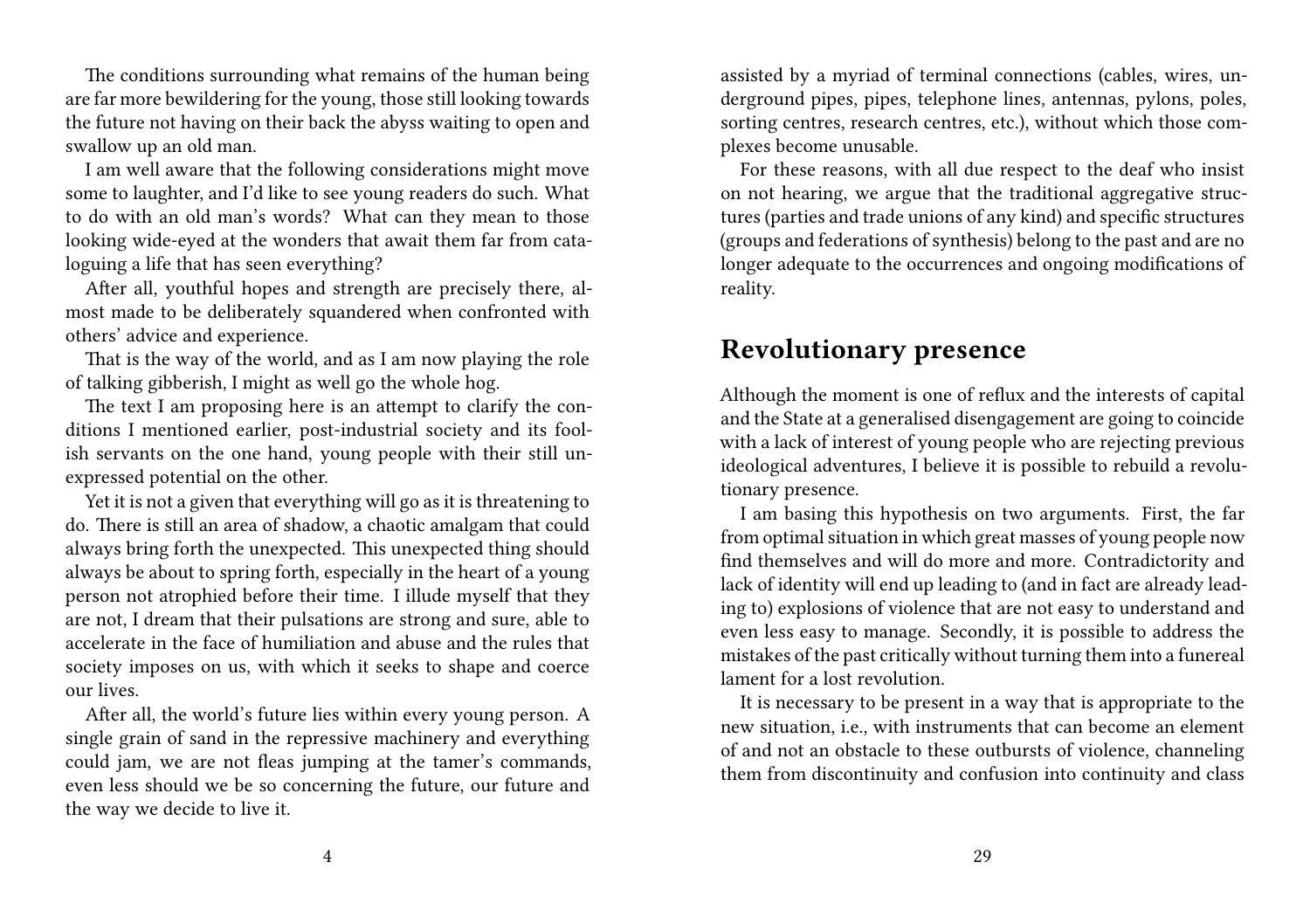In any case, the monolithic nature of big industries is tending to disappear and, with it, the presence of the workers inside the factories is being drastically reduced.

As for the structure of the State, the "heart" has not existed for a long time. No component of the State mechanism is essential, all are easily replaceable both at the political level and the administrative level. From this we see the limitation of the action of authoritarian Marxists, such as the Red Brigades and so on, which set their action on old and outdated analysis, expecting impossible results. The decision-making powers of the State are being spread throughout the territory, distributing themselves horizontally, the most suitable for the post-industrial economic situation.

We must therefore consider the exploited's old models of organisation unsuited to the current situation.

What to suggest: what we have been doing for some time summarized here in a few lines. Autonomous base units, self-managed structures born according to the situation making reference to permanent conflict, self-management and attack.

For the specific organization we suggest informal groups that recognize themselves in the insurrectional methodology, i.e., in the constant practice of sensitizing the exploited to transform their instincts of rebellion and tendencies to riot, insofar as possible into insurrectional forms doted with a minimum of self-organization and political analysis.

For the attack, now, not planned for a future when "the time is ripe", we support interventions aimed at destroying capital's and the State's realisations throughout the territory. In our opinion, minimal structures should be preferred, because the spread of capital throughout the territory (and even, though a little less, those of the State) is based precisely on these structures.

The large centres, those that persist, are now mere symbols of something that no longer exists or, if it does, which needs to be

Whoever bows their head and consents in the face of the abuses that keep them in line is the lowest form of person, the last reject of an aching humanity, heir of millennia of slavery. I hope that this legacy has not been received by the young people to whom I am ideally talking, and I trust that they do not want to take it right now and cash it in. Other should be the proceeds of their years to come.

Desire, creation, dreams, the remote incomprehensible stars, even this now small agonizing planet that hosts us. Inventing happiness, here's a fine task, refusing to accept levelling, not even that which helps pass the time by trivializing meaning, banalising taste. Every moment of life - a young person barely understands the importance of living this moment - is worthy of being lived, not wasted in feeling sorry for oneself, in the smallness of the needs of an administered reduction to living with moral prejudices and economic downturns.

Living a life of little insects hopping in baroque advances of survival means not looking ahead, it means always putting your hands in your pockets to count the pennies, avoiding danger and suffering, accepting the rules of a hedonism of sad well-fed clowns, content with the piece of bread that the boss throws you from time to time. There is nothing sadder and more demeaning than a young person who lives like the last man on earth. The same goes for an old man, but at least the latter has excuses on his side which, even if they do not absolve him, cover him with the cloak of pity, a shameful blanket that hides the remaining forces that could still provide him with the inspiration for a final whim, a proud outburst. But let's leave the old to their thoughts, the young, no. Strewth, no! A young reject or is either a freak of nature or an idiot.

Careful. I am not interested in orthopaedics. I don't want to straighten the dog's legs, I don't want to build the new man. I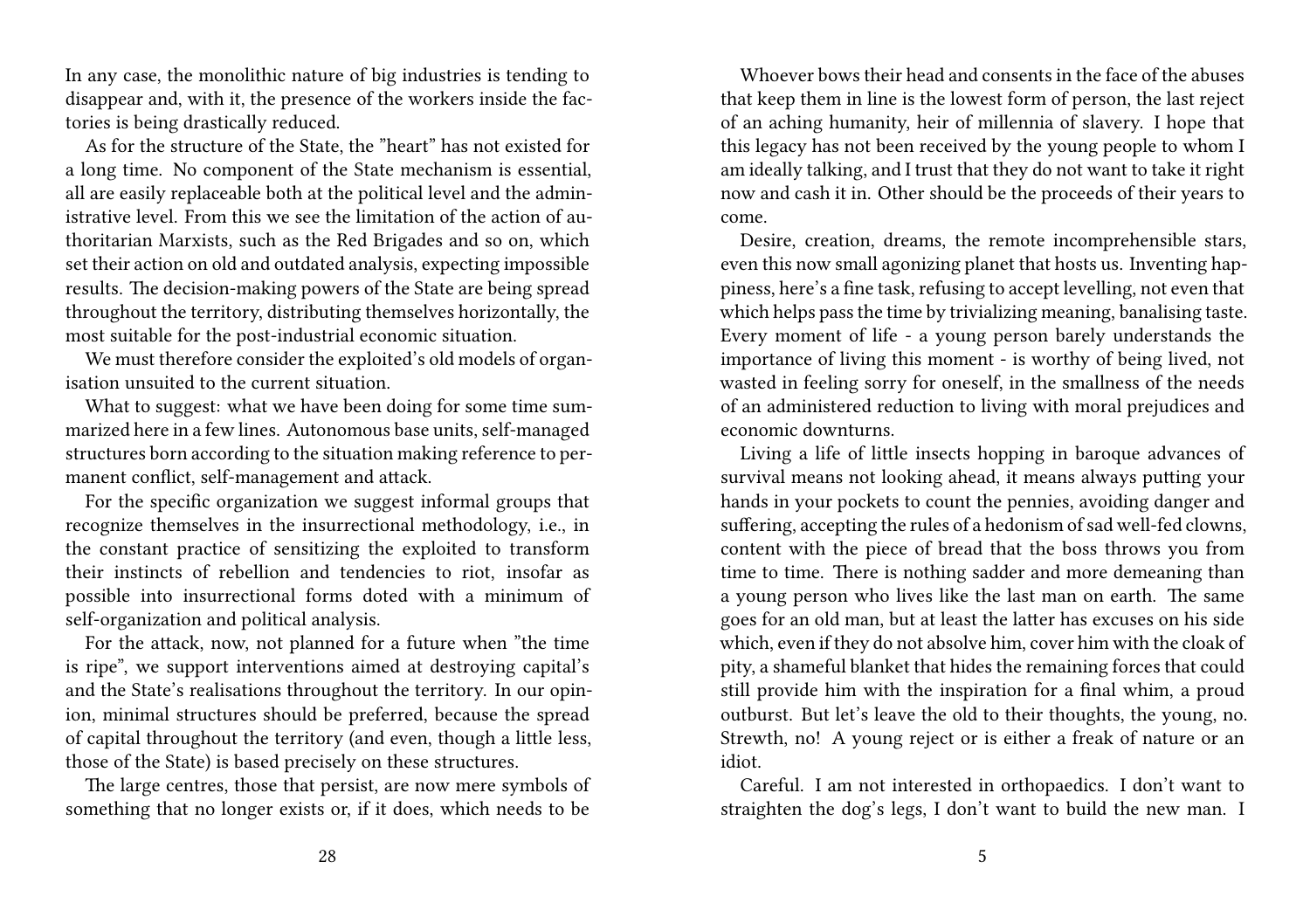am referring to what is standing there in front of me before my very eyes, the potential that cannot not be found in the heart of a young person, often finding a thousand muddy rivulets into which to direct an outlet that would make them explode otherwise.

Forget all guarantees, a guarantee is a ball and chain. A safe future, a guaranteed future, is a heavy anchor entangled in the shallows. And forget meagre daily happiness too, keeping others happy, one's creditors, parents with their behaviour models. The only answer to their expectations is to go beyond. What they want of you can only be a tiny crumb of your dream - after all what they want is easily satisfied - their goals should be no more than tiny steps in the long journey you have before you. What worth is riotousness, small-time rebellion? What matters is the great refusal, leading to the inversion of your essence as human beings, young people (men and women, for those who still have these distinguishing concerns), young crazy people, drunk with their own life, who do not yet want to determine themselves in this or that social manifestation, but are open to every experience of the senses, every achievement not yet established or even thought or considered to exist.

Throw your ability to go beyond in the face of the whole world, spit on all the accommodating winks coming from all sides. School, emptied of content. Culture, managed ridiculously by sycophants. Politics, in the hands of clowns. Society, organized by police go-betweens. Fun, codified by economics graduates. You cannot baptize your future in the name of appearance, exteriority, representation, the uniform of the latest fashion.

If you want to live you have to fight against this continuous festering, rotting passed off as something flowering and joyful. And may this fight be life and death, merciless, spit in the face of the constructors of compliance, the manufacturers of death in the name of everlasting peace, the paid fabricators of guaranteed

The monolithic nature of capital was visible not only as a financial force and ownership of the means of production, but also as a physical place: the factories. It was never accidental that factories were built along the same architectural models as prisons and barracks, just as it was never accidental that the old barracks were later transformed into factories, prisons or schools (as also happened for convents).

The total institutions all had the same destination, so the buildings were interchangeable. To fight under such conditions it was necessary to unite. From uniting strategies and outcomes of "counter-power" emerged, i.e., the substitution of the old power with a new one. It is not the case here to go into the tragic outcome of such perspectives. What I am interested in going into instead is the change in the monolithic condition of capital and of the State.

Let's hasten to say that today there is no longer a "heart" of capital just as there is no longer a "heart" of the State.

The big industrial centres are spreading over the international territory and becoming more and more fragmented thanks to the programming possibilities offered by electronics operating in real time. For example, already the great storage warehouses of the big industries no longer exist. The various materials are distributed throughout the territory, even at great distances even without any real logic.

When you need a part anywhere in the globe you see the nearest place to find it on the computer and get it sent by plane. The system is less expensive than it might seem as there are no longer the excessive costs of warehousing in large quantities, the management of several warehouses distributed in the territory provided with thousands of pieces and relative risks, etc. The same goes for the assembly lines which, now robotized, can easily be split in size as semi-finished products can also be transported vast distances.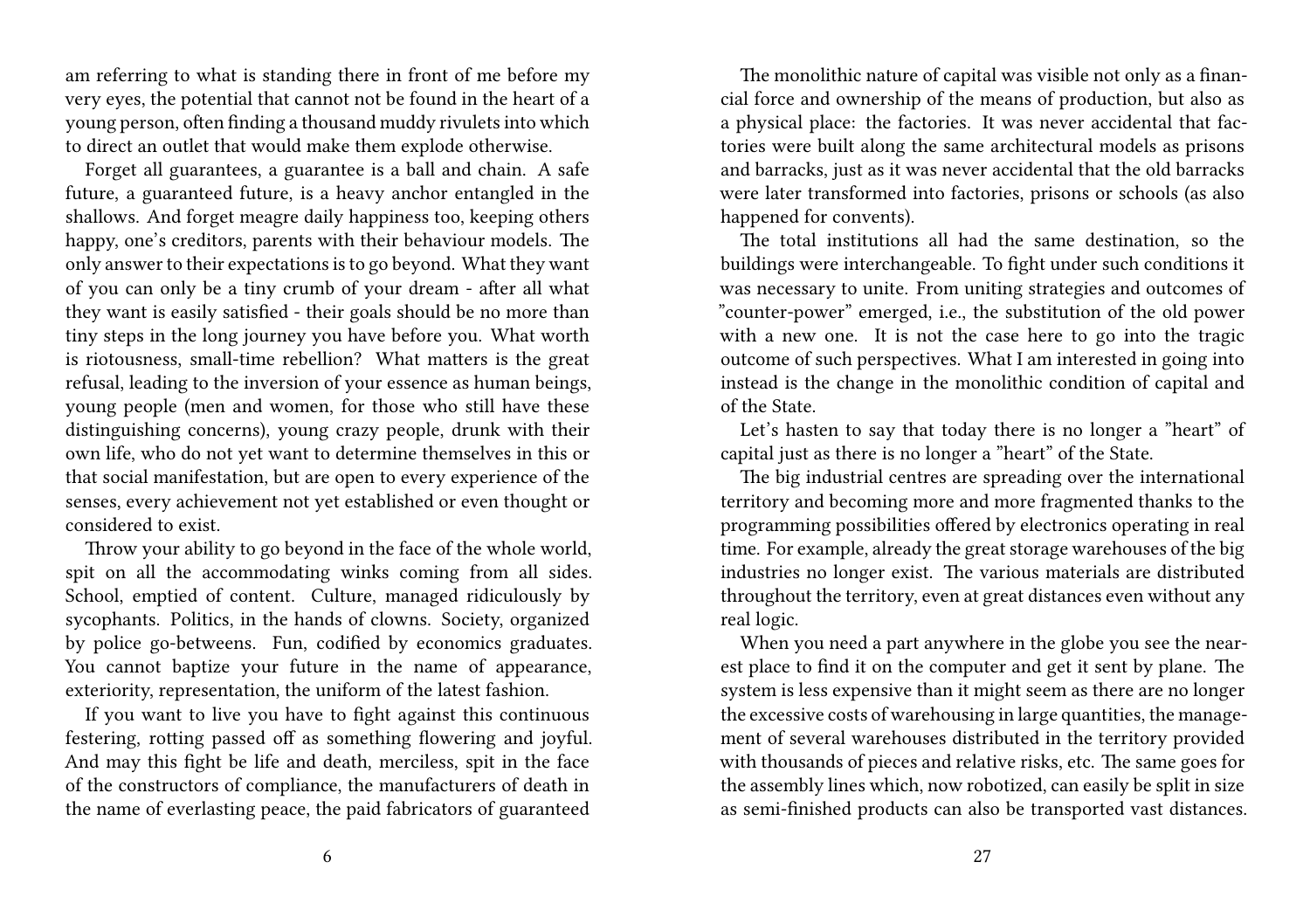class conflict. Over the last hundred years, capital and the State, together or separately, had convinced themselves that everything could be recuperated but, after all, they never illuded themselves concerning the utopia of capital, that everyone could be satisfied, exploiters and exploited.

Now, with the radical changes that have taken place over the past decade, expectations are still cautious, although we would also tend to agree that the possibility of this double holy alliance is greater now than before. Yet these people are moving cautiously. They know that there are spaces where social conflictuality could emerge due to the impossibility of an overall social project on the one hand and the young's inability to realize projects of individual satisfaction on the other. But the dominators want to delude themselves yet again arguing that anyway there is space for personal fulfilment and contradictions can always be overcome with pragmatic attitudes.

Each one illuding themself in their own way. Even among those fighting dominion illusions of equal scale and gravity exist.

# **Going beyond the old class struggle projects**

Aggregating forms (the party, the union, the group, federation, etc.), regardless of the different ideological and practical connotations, objectives and utopian elements, were born according to the visible need, to adjust worker resistance to the excessive power of the bosses. Faced with the monolithic nature of capital, the exploited were fragmented. Hence the primary indispensable action of uniting to defend one's rights (to survival at least, which was also threatened under certain conditions) and then to attack in order to make other conquests.

opinions, the weavers of tawdry cheating and tricks. And may this spit not be that of some superior wisdom claiming to teach something to the teachers by trade, but sarcastic contempt for all compromise, falsity, legality that heals and illegalities claiming to confer a status of diversity based on the penal code. Not circumventing one's position, but a frontal collision.

And prepare yourselves, prepare yourselves for revenge. Accumulate day by day your anger - this yes - and make it explode at the right moment. In front of you is the most shameful and vile garbage heap in history, the sum of the sums of every wickedness, there is no danger of making mistakes about where to hit, the target is so vast that even if you were blind from birth you would be able to centre it all the same.

Trieste, 29 November 2008 Alfredo M. Bonanno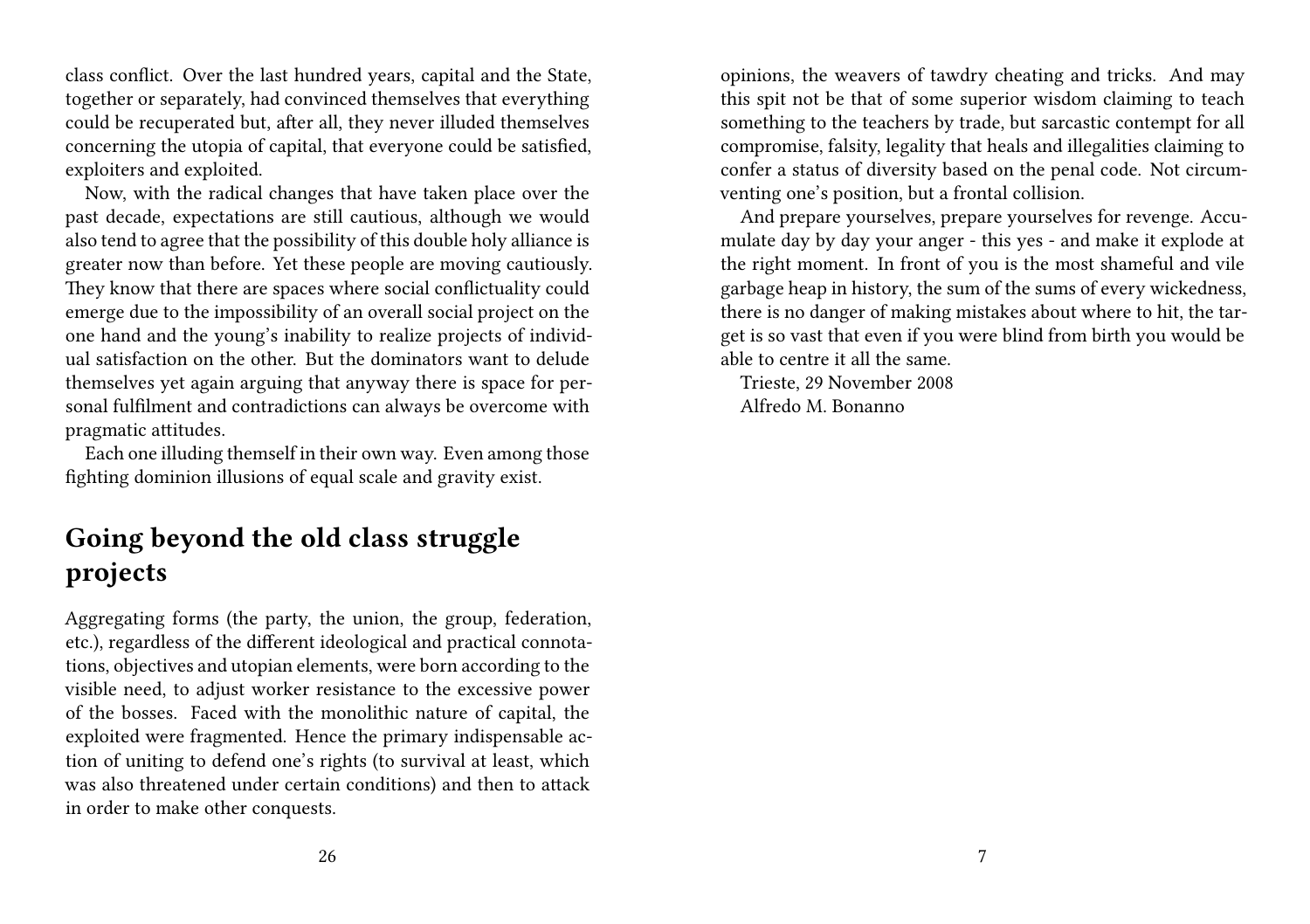*We can destroy everything because we can build it all again as we are the ones who made everything.*

(Motto attributed to Buenaventura Durruti)

*We must destroy everything because we could never use what the bosses are building today to guarantee their domination in a liberatory way, which we will never know if we remain within a class dimension like the present.*

(Updated motto)

The present restructuring of capital and the State is redefining class relations through new perspectives. Those who have the technological instruments today and even more so in the future, will also have power and the capacity to manage consensus. They will be the 'included' in a reality of dominion. The rest will be 'excluded', condemned to a 'passive' use of technology. The perfectionment of this process passes through the reduction of what the class of excluded possess: in the first place their own culture. The strata being subjected to this pressure are the young. It is here that the future included and excluded are to be found. Certainly the selection is still based on belonging, but new elements are appearing on the horizon. The following piece is an attempt to look at these new elements of class selection a little more closely.

# **Class modifications**

The readjustment of dominion in a society undergoing violent restructuring such as the present one is resulting in a new definition of class relations. The panorama is breaking up but not for that is it losing its vision of the clash. On the one hand there are the privileged, on the other, those who have nothing.

the individual down. In a horizontal orientation, without any model of constructive values we either address ourselves - and fast - towards awareness, or we can easily get burned out.

And young people certainly run such a risk. Gaining awareness of one's condition of belonging to the excluded can occur in many ways, even to the point of reaching how this used to happen in the past (through alienation). However it cannot be said that this awareness alone, especially in embryonic forms, although sufficient to trigger a sense of discomfort sufficient to find an outlet, would actually lead to a project.

This is different to when once the change in personality could be reflected in quite a tangible practice, a materializable need visible for all to see. And from there it was a short step to the violent desire for re-appropriation. One was also affected by lack of dignity and could fight and even die because of it. But today it is not a question of need.

When confronted with a contradictory situation open to a number of possibilities, the individual discovers their own contradictoriness intimately. They realise that they lack a project, desire, will, and this can lead to unthinkable consequences. Unpredictable behaviour doesn't change.

The violence that surges from this accumulation of contradictions cannot be immediately translated into our code based on the production relations of the past.

# **Dominion's project**

This is not something that is well defined, however as we have seen it is base on the indispensable criterion of flexibility. This involves risks. In the first place the unpredictability of a potential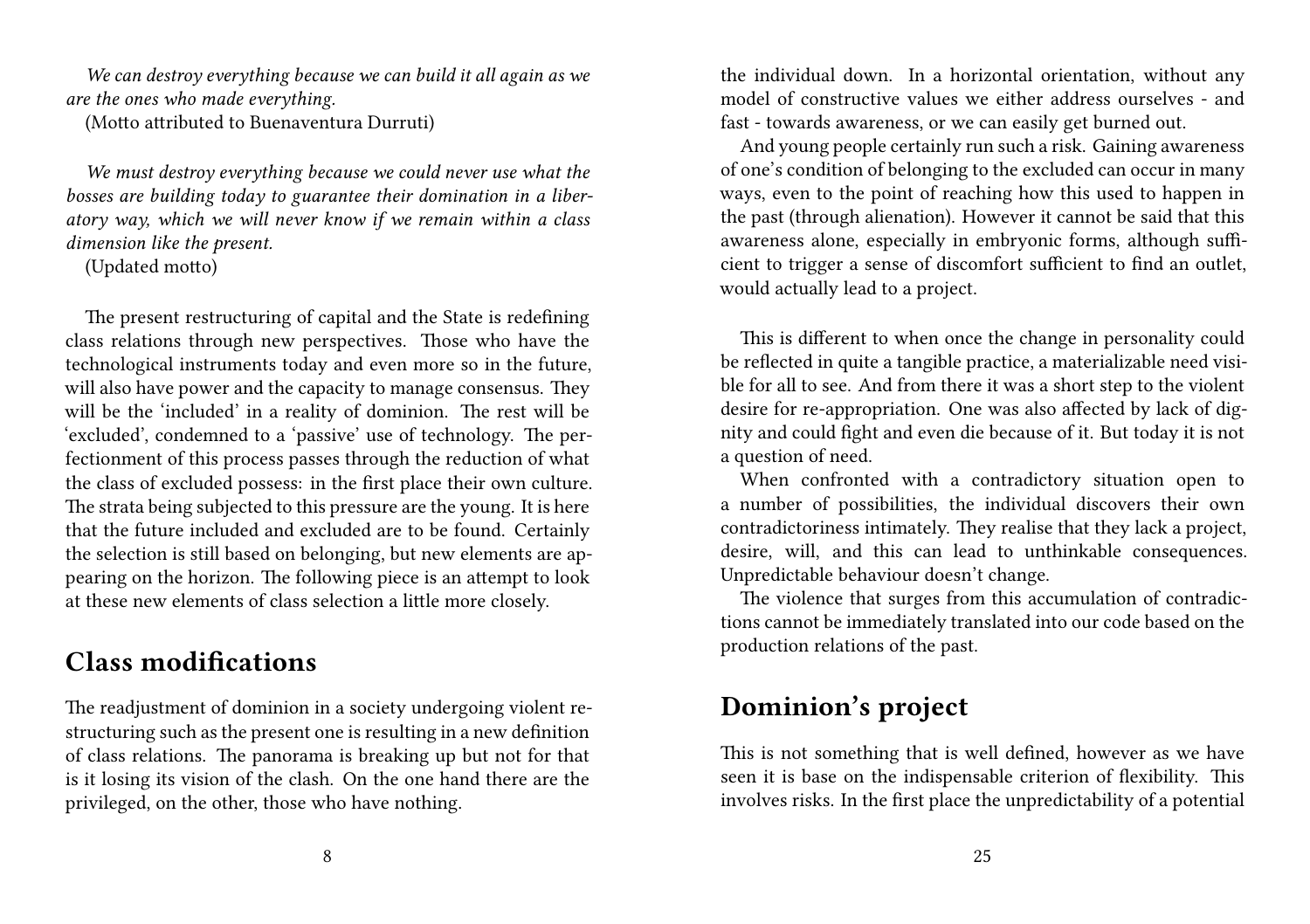in young people. It also affects their ability to be constant in their orientation in the sphere of everyday life. The lack, or strong reduction, of ideals, utopias, radical ideas, engagement also leads to unpredictability in minimal behaviour. We are fed up one day, hyperactive the next. We are romantic one minute, then we become sceptical. We go from feeling insecure to showing off ostentatious independence, from tolerance to intolerance.

Unpredictability is also mirrored in other ways during the restructuring phase of the social formation. Productive processes are undergoing such a profound and "revolutionary" transformation that this is causing an equally violent transformation of values and behaviour patterns, as well as of social conditions and desires.

Young people are suffering from their unpredictability. There can be no doubt about that. In the present state of affairs they seem to be overwhelmed by a process that leaves no alternative. They have some interests, of course, but they always seem to be blurred by other possible choices that could satisfy diametrically opposed needs of equal value.

#### **Levels of tension**

The individual is pathologically contradictory and needs to find, if not a unifying outlet, at least one that unifies momentarily. One cannot remain stuck between several choices for ever. You have to decide at some point. Of course, even the absence of choice can be a choice, or, if you prefer, being put in a situation where it is impossible to choose is a choice, at least going towards one as it would only be irreversible after a certain point.

We can continue living in flimsy conditions of survival for long periods, but the consequences of uncertainty accumulate and wear

A lot could be said about the nature of these privileges. We can no longer speak simply in terms of lack, so much as of possession of something d i f f e r e n t. That's it, today's privileged possess something, or at least the hope of something that the disinherited not only do not possess, but do not even u n d e r s t a n d, because they are not aware of it, or are about to lose what little knowledge they have.

A redefining of class relations must, in my opinion, be seen through this process of progressive loss of knowledge, the mastery of something once also indispensable to the exploiters themselves. The latter are now at the point of reconstructing a different set-up of social conditions (as a whole) so different as to no longer require the exploited to have what they once possessed (in the first place labour power).That is why the new class set-up is based on innovative processes of technology, far more than in the past, in a way that is radically different.

The new revolutionary motto, "if we destroy we are also capable of building. We built the palaces and the cities. The workers can build them again, and better ones; we are not afraid of ruins, we have a new world here in our hearts", attributed to Durruti, but which however circulated (and circulates) within the traditional working class (which still persists as a class in some ways, in the defence of wages if nothing else) is no longer correct. Today we could substitute it with another such as: 'We must destroy everything because we will never be able to use in a libertarian way what the bosses are building to guarantee their dominion and because it is a question of something that we could never know by remaining within a class dimension such as that of today.'

In the past, destruction might have been an 'accident', not serious in any case, because from the ruins we could have rebuilt a world of freedom. Today it becomes a necessary road, because only through the destruction of all that the bosses are building,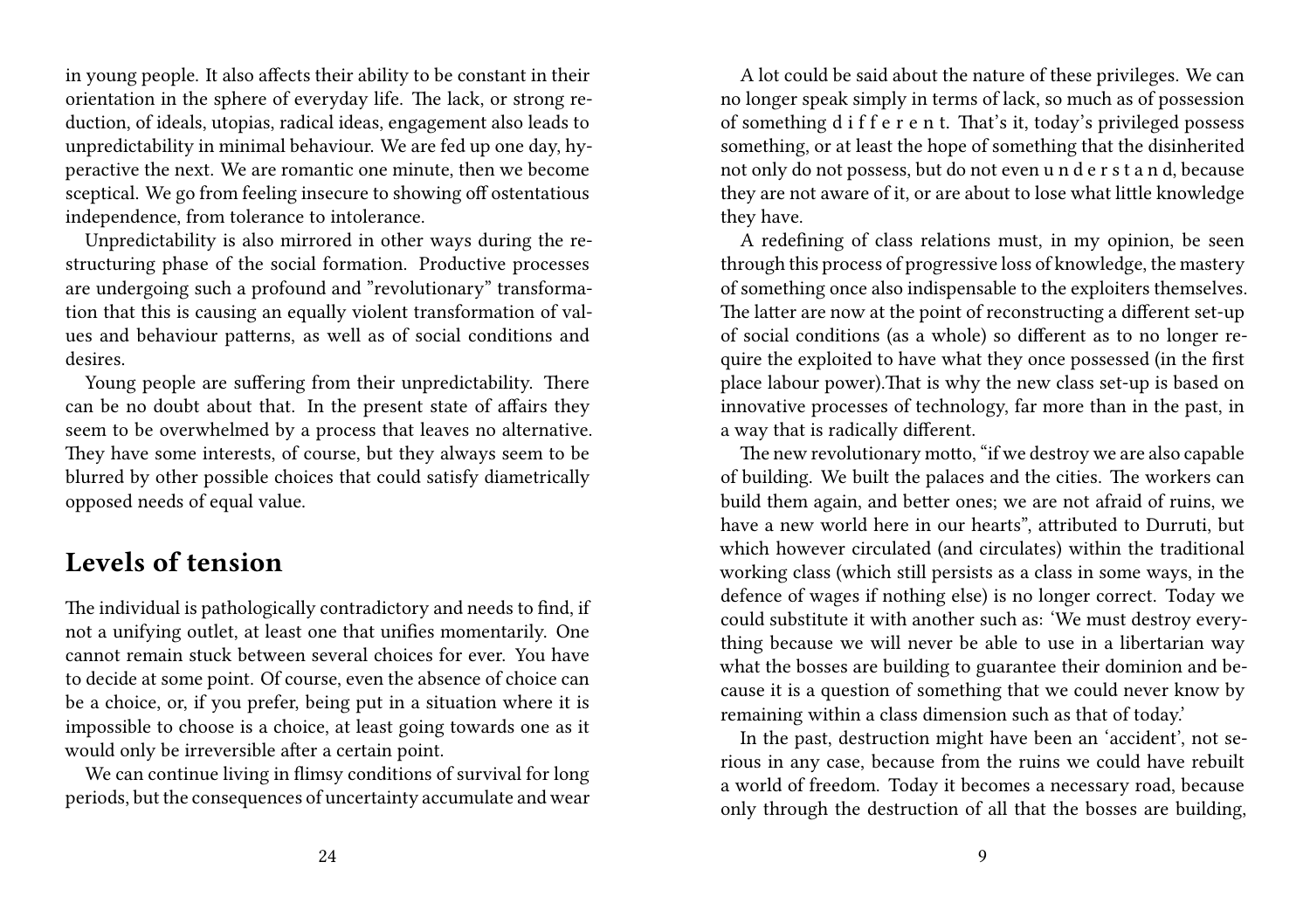starting from the use of post-industrial technologies onwards, will we be able to build the free society of tomorrow.

#### **Loss of meaning of the old repartitions**

The violent and rapid processes of transformation of the social set-up have reduced the importance and meaning of the old class manifestations.

In the narrow sense, to speak of 'proletariat' and 'lumpen proletariat' had an extremely reductive meaning. The same could be said of the term 'working class', which bears considerable weight in revolutionary decisions. In the same way, new problems have appeared concerning definitions of the dominant mass: capitalists, politicals, rentiers, employees, cadres, managers, etc. The old concept of 'bourgeoisie' has been shattered for ever.

In order to orientate oneself better I think we need to be more concrete and avoid putting new ideological formulae in place of the old ones. I realise that many comrades often carefully avoid pronouncing and referring to concepts such as 'proletariat' and 'bourgeoisie' and, from their embarrassment I am aware of the profound changes we have been living through over the past few years. But simply banning words is not enough, it is necessary into the thing if one wants to avoid the risk of a new word ending up taking place of the old to allow us to carry on undisturbed by 'dreaming' the thing instead of taking possession of it.

#### **Excluded and included**

Some time ago I proposed a distinction based on these two concepts. On the one hand the i n c l u d e d, closed up inside their teutonic castle and, so, dominators; on the other hand the e x c

as a transitory situation. Today here, tomorrow there, the day after tomorrow nowhere. The same for the family: they can live in it but do not share its values, as they can abandon it, but not for this acquire or rationalize the reasons for the abandonment. The same for a group: young people can belong to a group but still maintain other kinds of relationship and this surprises us compared to the strong selectivity of what it once meant to belong to the groups of political and revolutionary commitment.

It follows that young people find it difficult to recognise a scale of values in their social relationships. They no longer know what matters more, work or family, associative activity in a group or cultural engagement in another, concrete support of an institution or free choice far from party organizations.

We can - as everyone has surely experienced - see young people, even comrades, carry out a struggle with certain means, counterinformation, direct action, etc., and then suddenly propose to agree with anyone at all, the local council for example, to get some concession. This is not about contradictions or bad faith, it is a question of lack of identity.

Lack of identity leads to indeterminate unpredictable behaviour.

## **Unpredictability**

We need to stop and think about this for a moment. The formation of the personality is not only subjective, it is also objective. The environment concurs and, certain physical components prevailing over others, leads to a certain construction of consciousness and the individual.

A flexible set-up with no long-term projects, reduced reactions and impoverished content, inevitably leads to a state of flimsiness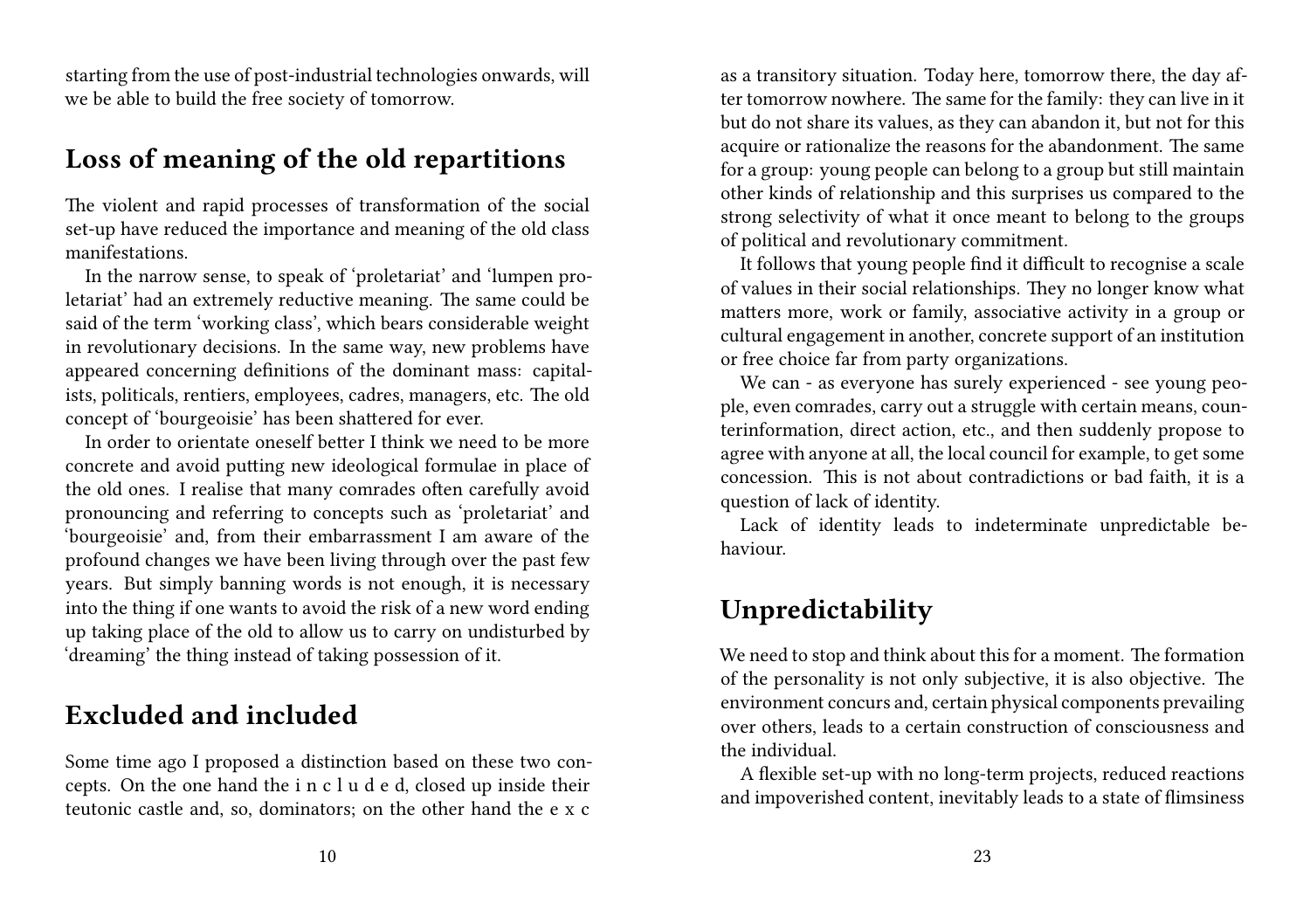still have some influence, say what they like, find their own way, their individuality.

In the field in which they feel more "themselves", laws reign that, taken in themselves, are the realization of the old utopia: equality, fraternity, friendship, affection, love, peace, nonviolence. All cows are grey in the realm of the fictitious.

### **Lack of identity**

We have seen that all this makes the construction of the personality difficult or at least favours conditions of adaptation that produce flexible personalities with little identity of their own.

Things could not be otherwise. In a situation in which potential opportunities increase, to avoid absolute frustration one must necessarily fall back on opportunistic, pragmatic choices (escape into illusion: drugs, religion, various mysteries, physical bodybuilding, etc.). But identity is not built on such weak bases.

Of course, even the old careerist with a "strong" identity \*\*\*faceva le sue prove nell' was proof of opportunism and a flexible back. But his was a process of decisions, a strategy, if you like ridiculous and Machiavellian, but still a strategy. The opportunism we are talking about is substance, not strategy, content not the outer skin. This opportunism is devoid of identity (any identity, even that of the exploiter, which is still identity).

#### **And being devoid of identity, he goes into the fray**

So we have it that young people can look for work but live their situation (of unemployed, illegal workers, workers) as "externals", l u d e d, destined to a passive use of technology, dispossessed of anything that will ever be more than their aim of 'work' and, precisely because of that, dominated.

I have explained as well as I can that this distinction adapts itself well (just as a model of reasoning) to post-industrial reality. Today's technology is w e a l t h, far beyond simple 'financial capital', which will diminish more and more. It will be impossible for this technology to be shared by all. Many will only have the skills for a passive use of it and will not understand anything beyond simply pressing buttons.The few (the included) will carry out research and manage power through p o s s e s s i o n, which is exclusive to them.

To guarantee the net and final separation and prevent the excluded from being able to take possession of this technology, a precise wall needs to be built, a far more efficient one than the old walls of the past, safes, prisons and asylums: this will be the wall of l a c k o f i n t e r e s t. One cannot be interested in what one doesn't know, one cannot struggle to have what is 'other' than oneself, that we do not wish to possess because we do not know it. And the more we are cut out from technology, the more we will end up losing interest (also, and principally, in the destructive sense), and this process of disinterest will run parallel to the growth in our ignorance, our progressive distance, the lowering of our intellectual capacity.

# **The logic of things**

The lowering of content that the life of the excluded will undergo is not the result of an operation programmed by the included. The process of class resystemisation is in the logic of things i.e. in the logic of the restructuring of production.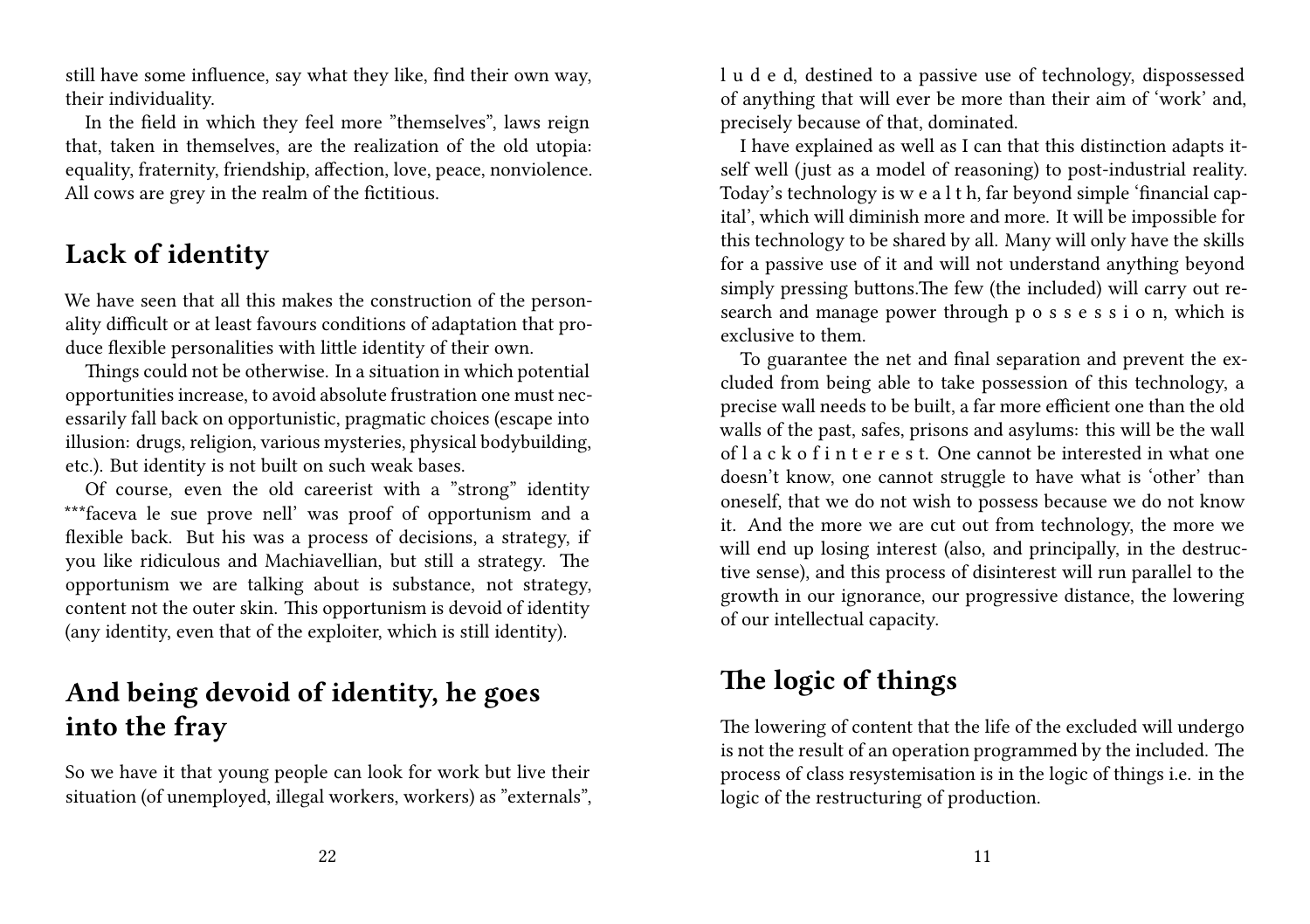Passing from an industrial structure based on huge fixed investments and programming to the post-industrial structure—realised through the intervention of the State by entering the economic process itself—a structure based on the  $f \mid e \times i$  b i l i t y of production consented by the new technologies, the problem of a r e d u c t i o n of some capacities of the individual and the i n c r e a s e of others had to be faced.

That has led to profound modifications, brought about by school, the media, the spectacle, free time, etc. In this way a new person is being built, capable of adapting , a malleable being, with modest capabilities, neither too low nor too high, with a tendency towards group work, without a broad culture and with no career prospects or social mobility. The almost totality of the young are gradually being addressed towards these perspectives. On average they are smarter, more dexterous (but not all that much), educationally inferior with wider but more superficial knowledge in the various sectors. They know less in depth, but know more things.

#### **For a class analysis**

To go over all the elements of a class analysis today would require putting together again all the pieces of a panorama that has been upset by the acceleration imprinted on to the normal processes of restructuring of capital by the new technologies.

From there, the phase in which capital called the State into the rescue project, let's say around the beginning of the 80s, we have seen how legitimation no longer passes through control and repression but primarily through consensus.

Once the phase of adjustment was over, the State having transformed itself from capital's cashier into its banker, one realised

#### **The function of affectivity**

Affectivity becomes particularly important in a situation centred on compromise and accommodation, when faced with the problem of the impossibility of building a correct personal identity but seeing oneself forced to go back to minimal positions, the only ones able to guarantee a possible balance.

Friendship, peer relationships, the love affair, frequentation of the same places, codification of gestures, attitudes, words, etc. Little by little, one gets attached to the same people, the same things, the same words, the same gestures and, while constantly changing, even the same clothes. Everything changes so that nothing changes. Affection replaces what no longer exists: ideology, organized labour, violent social differences, a pyramidal structure of society.

A vortex is created within which the enclosure of the ghetto solidifies. Reality proposes the same experiences to the subject, who cannot manage to live differently, even in some hypothetical maximum potential. So the static nature of experiences between external reality and individual is postponed. This is modeled on that and reproduces the models of this.

External reality is experienced as something distant and incomprehensible, anyway, not all that interesting. What we perceive are the terminal elements of this reality: everyday life, with its myths, common sense, commonplaces, sport, music, fashion, the symbols of beauty, possession, strength , etc. The rest, the ultimate causes of these symbols that are on our skin, in everyday life, are considered - and in fact are - far away, of little import and therefore, in essence, non-existent. And as life is still always action, not simply expectation, here it is transformed into a spectacle. In this area, greatly enriched by power, young people can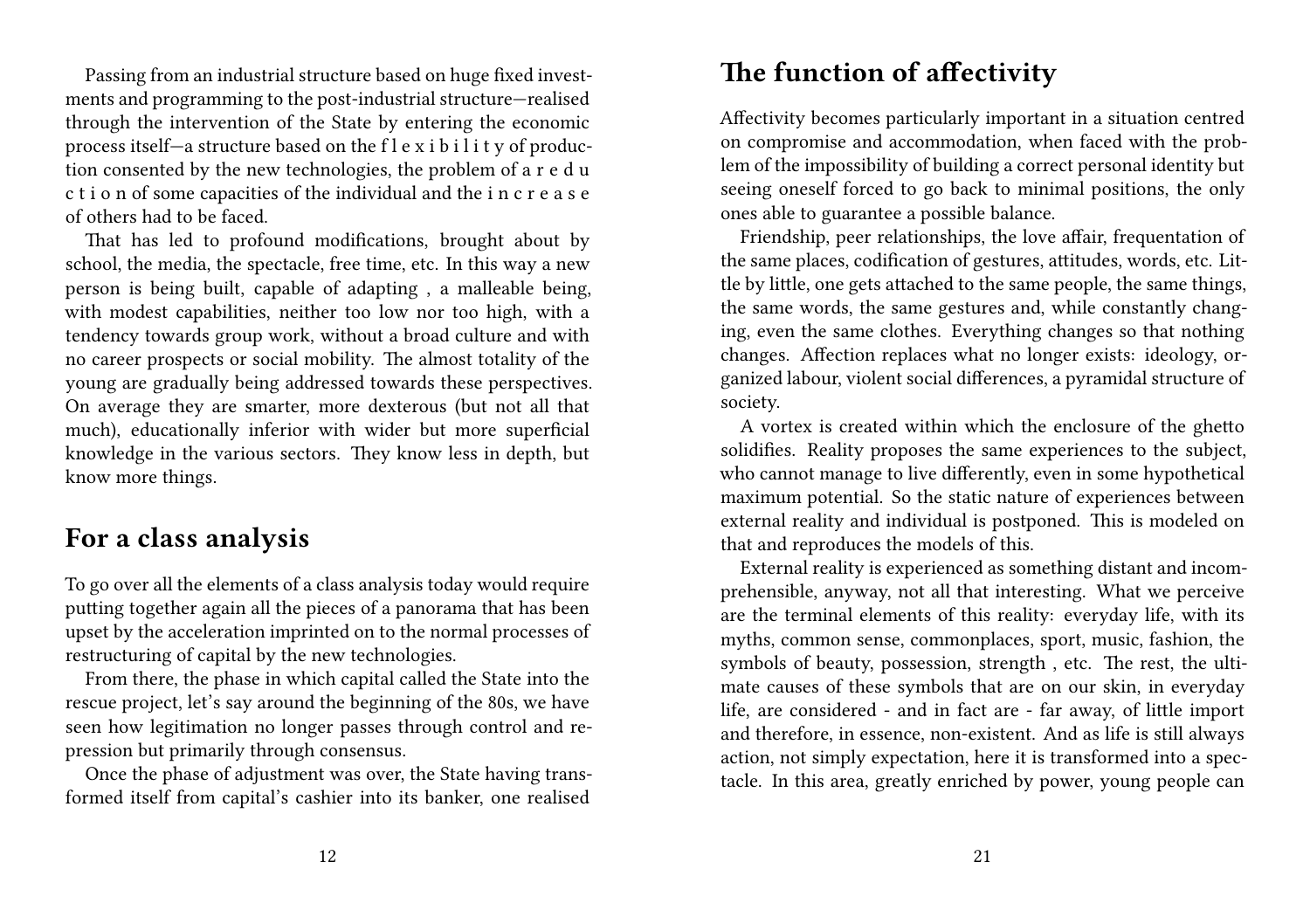els, the only ones that guarantee entry into the world of the included.

For the weak part there are substitutes that have deliberately been cut out of the old values "against" once supported by revolutionaries. Do you remember "quality of life"? This example is enough to see what we are talking about.

#### **The new ghetto**

The young person, cut off from the start (apart from the due exceptions), no longer goes towards educational content, the only thing that could guarantee them access to the world of the included, but towards the vast field of appearances. The ghetto closes in around the weak side with the seal of dispossession. Slowly the substantial elements that once led to the use of cultural tools (also in a revolutionary sense, after becoming aware of one's class situation), are replaced by relational, inter-relational elements, contacts, the people one knows, opportunities, possibilities. Everything moves into the field of leisure, emotional relationships, friendships, everyday life practices, hobbies, a reflux of religious, mystery, esoteric, astrological, ascetic practices. Even "political" commitment, when it re-emerges through the swindle of rejection of ideologies—imposed by the administration of power itself—political commitment is directed towards pacifist and non-violent exegetation, the a priori condition of dissociative (in the sense of separate) practices, sectorial interventions.

The new ghetto is therefore closed within the walls of accommodation, daily life, escape into mystery, reduced commitment in this or that sector. The rest, society, revolutionary action, dreams of a better world is forgotten, indeed has been forgotten on the express order of the reasonableness of things.

that there was not all that much difference between capital and the State and that the socialisation of capital was going hand in hand with the upturned mercantilsation of so-called State capitalism. With the fading of the supporting ideologies the two great historically opposing sides are getting closer on the practical level. The management of public affairs now differs less and less from that of the private.

We cannot identify the exact confines of the class clash, at least not with mathematical precision. But that was not possible before either, so we need to go looking for them, by attempts.

We see this as the reduction of what the class of excluded possess. The reduction no longer passes through the classical appropriation [by the bosses] of what this class produces. From primitive to advanced, capitalist accumulation has always been based on extortion. Following a parenthesis of 'participation' we are now moving back towards exclusion. Technology is increasingly guaranteeing a productive system where the excluded will only contribute marginally, through simplified procedures—and production—that will not allow any reconstitution of the productive situation beyond the universe of the included. Technology will belong exclusively to the latter, the former will only be allowed a passive utilisation. This use will not allow technological mastery and, the way things and projects of 'reduction' are being set out, not even a desire or need for this mastery.

The place where this process of reduction is happening more visibly, is among the young. This social area constitutes the reservoir for the identification of the included and excluded in the future. The selection is still based on the original conditions of belonging, but these conditions are appaiate from a more accentuated social capillarity. Every now and again one individual's exceptional ability and intelligence might emerge giving them an entrance ticket. The needs of the included will always be dictated by those of a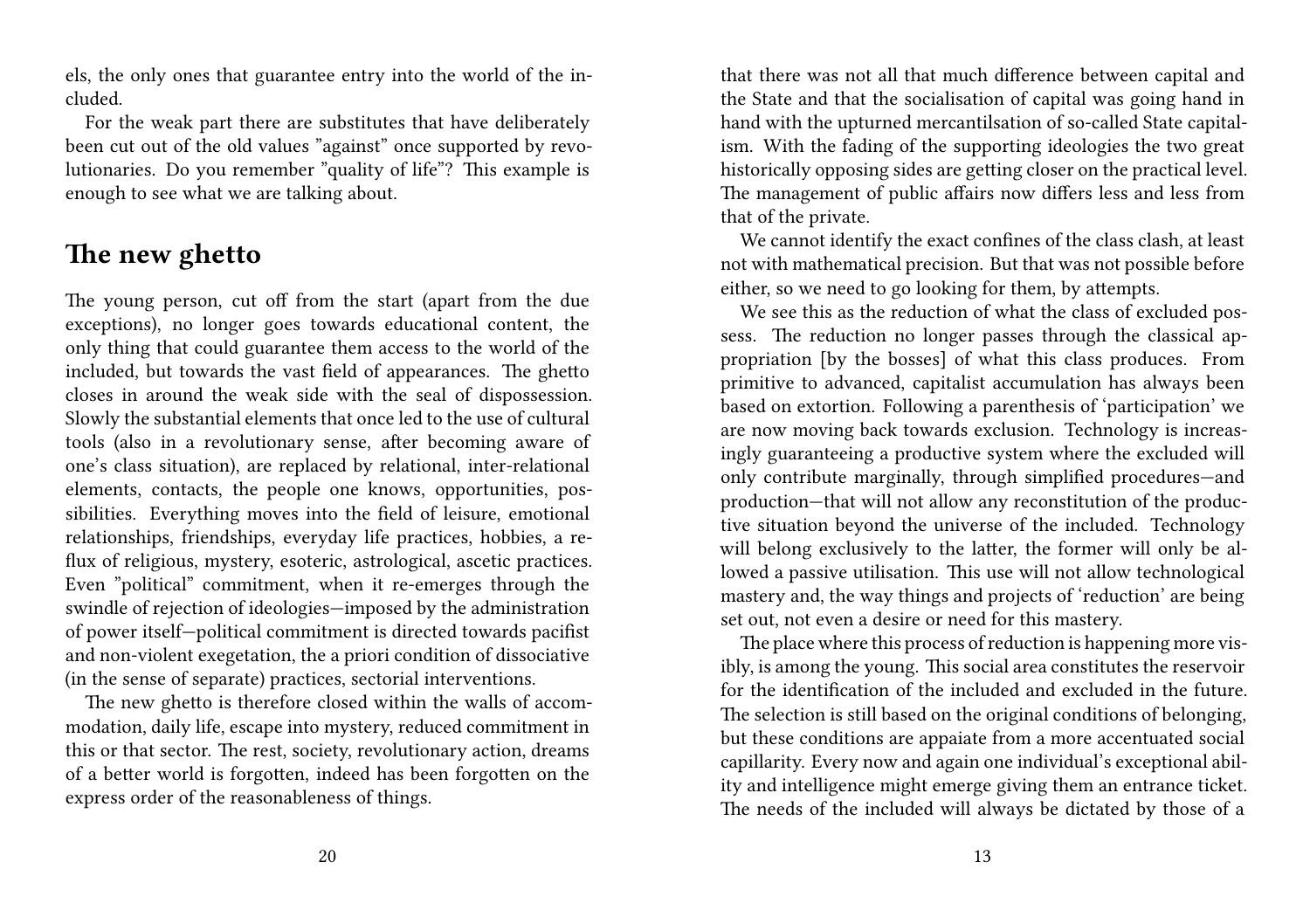restricted number of technocrats and in the future these will not necessarily correspond to the present day holders of economic fortunes.

#### **Far from objective security**

A perspective of production based on flexibility requires an ideological support proposing behavious models far from stability, certainty and security.

Rather than a discourse on 'secure' employment, now almost mythical and archeological anyway, the young are being told about opportunity which, in fact, has increased. There are more possibilities for experience, various (limited) kinds of knowledge, fluidity of values, disengagement, individualism. The young person is urged to build a flexible life model capable of adapting to the changed conditions of not only the labour market, but of reality as a whole.

This is the consequence of a certain failure (in terms of the change in productive relationships), but it has also contributed to this failure. Young people's move away from public and political interests is certainly a failure, but only of a way of seeing politics in authoritarian terms (the party). In this sense, the collapse of traditional values (the family) has included that of traditional political values. It could not be otherwise.

To propose a "traditional" discourse to young people, let's say that of the "revolutionary" union, would be quite out of this world.

Young people have certainly not been diverted from the myth of security (work, career, stability, family, party) in order to turn them into revolutionaries so we should not believe that capital is working against itself. If anything, it is the other way round. This is why our criticism of the party in the past always went right to

problems of everyday life. And this solution can only be sought at a lower level. One looks around and accepts them seemingly inevitable models of compromise in the short term in the optic of an individual or, at most, a ghetto vision. Potentials are immersed in the vast sea of possibilities and end up drowning in the glass of water of compromise with oneself and the environment.

Lost identity is no longer sought in terms of conflict and personal suffering —something that once pushed towards research and, why not, towards utopia—but is sought in generalized indecisiveness. One finds uncertainty, partiality, what's available, the tangible. The amount of "common sense" to be found in youth circles is disconcerting: low-end pragmatism (which has been exchanged, think!, for nihilism) that completely cuts off relations with medium and long-term projectuality, the big questions of life, the social upheavals that could come about, voluntarism if not revolutionary, at least radical.

Precisely at a time when power is speaking of expanding to infinite possibilities, young people, grasping the profound meaning of this response, are closing themselves up in minimal satisfaction, fatalism, daily realism, reduced and half-reduced tension, in the ghetto where it is possible to survive.

# **The weak part**

The larger quantity is the weak part, that which has problems of realization. In a situation of a generalized emptying of school both in content and at the level of access to the labour market, only a small minority, economically stronger and socially closer to the centres of power management, can programme themselves, within certain limits, and gain access to post-school education lev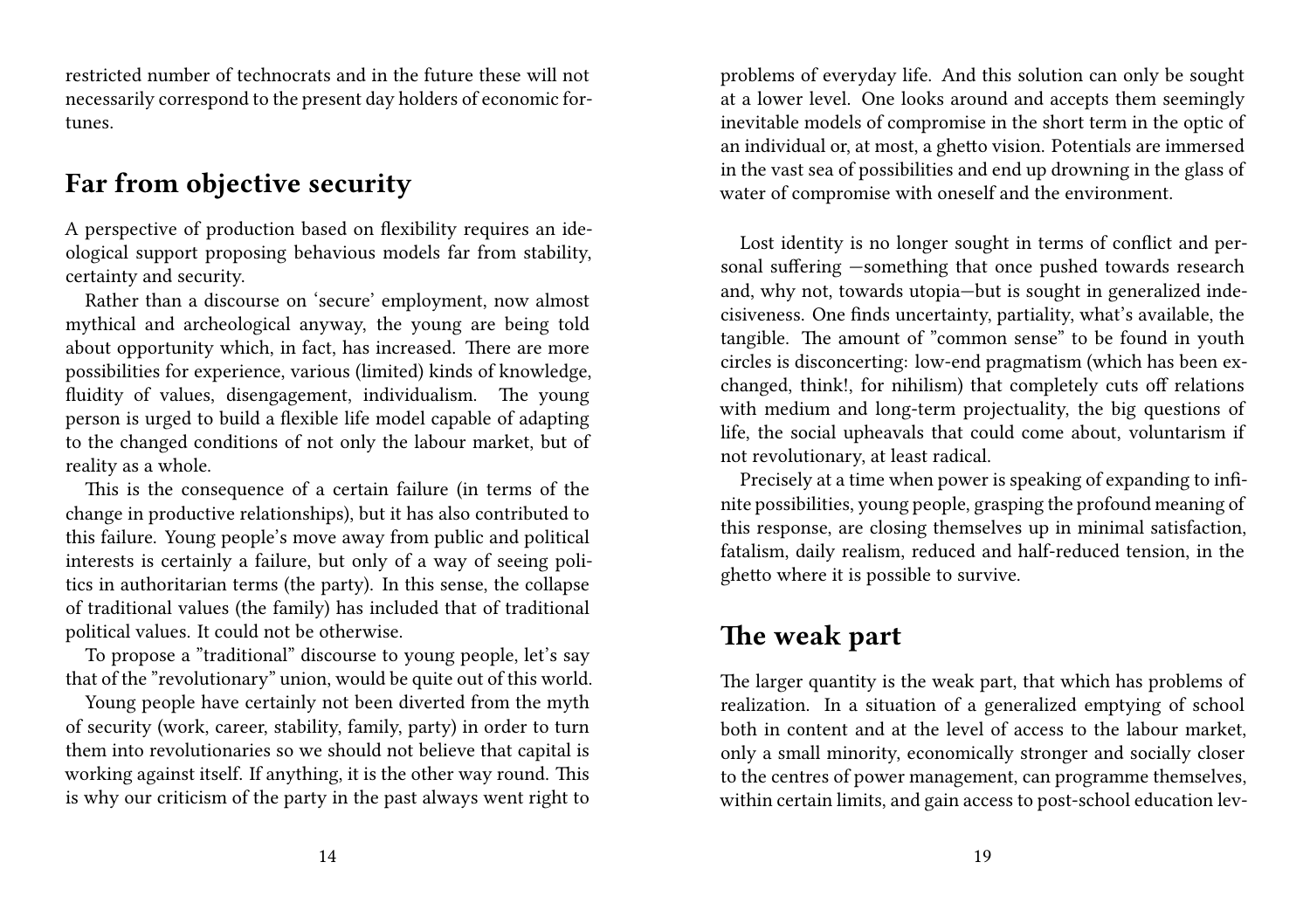difficulty at the very level of survival. In fact, a lot could be said about creativity in coercive conditions, such as those of the situation that is now widespread among young people. Even the stimuli for sociality, for the horizontality of decisions, the collectivity of experiences, are positive elements but first they need to be filtered to become elements of the individual's consciousness in order to be able to emerge as stimuli for creativity. As long as they remain as they are today, at least in general terms, impulses of the general conditions of the system, processes of fashion and unconditional acceptance, the time for their transformation into creative elements is still far away.

#### **Adaptation**

Young people adapt. That is reality. And the interests and strategies of the ruling class are pushing in that direction. At the moment it cannot be said that there are precise programs in this sense, i.e., of a clear reduction in terms of time and means employed of young people's abilities, but there is a trend in the interests of production (first of all, the labour market) and a general rejection that has affected the very ability to orientate itself autonomously.

Induced precarity is making young people avoid making an effort to transform this into chosen precarity. Moreover, after a while even the possibility of distinguishing between the two is lost. You are in a precarious situation and try to get by. The absence of consolidated reference points (something desirable as a level of the social ladder), which once led to struggle and when revolutionary awareness was acquired also to incrementing the class struggle in terms of direct action and attack, now pushes we are still thinking in general terms—to find a solution for the

the end, to the very party within us, not be confused with the new State's (apparent) criticism that wants to offer a new order given the apparent lack of order that now exists. In fact, their lack of security (flexibility) is nothing but the search (already realized in some ways) for greater more significant security (therefore, control).

# **Life**

This is at the centre of young people's interests. Living an acceptable life. It involves moving future objectives into a precarious and uncertain present. Yesterday's certainties are disappearing to make way for fashions and fluctuations passed off as "opportunities" whereas they are nothing but illusions, just as in another way yesterday's certainties were also also illusions when placed in the optic of the party or the workers' State.

And as it is easy to forget, young people do not take this into account, even as an object of criticism. All that simply does not exist. The daily sphere, personal relationships, day to day opportunities, experimentation, the (uncritical) rejection of politics, has subconsciously taken the place of the paraphernalia of the past.

The everyday becomes banal and repetitive, personal relationships drown in boredom, opportunities turn out to be fictitious, experimentation is just fashion and the refusal of politics is simply due to ignorance and not a result of critical reflection, and for the moment all this cannot undergo deeper analysis.

The response to the processes of reduction is often to turn back and look the models of the past. For example, capital is pushing towards flexibility, but those who get this message transform it into adaptability and rediscover the value of bricolage, the misery of small needs satisfied through fake autonomy, the renun